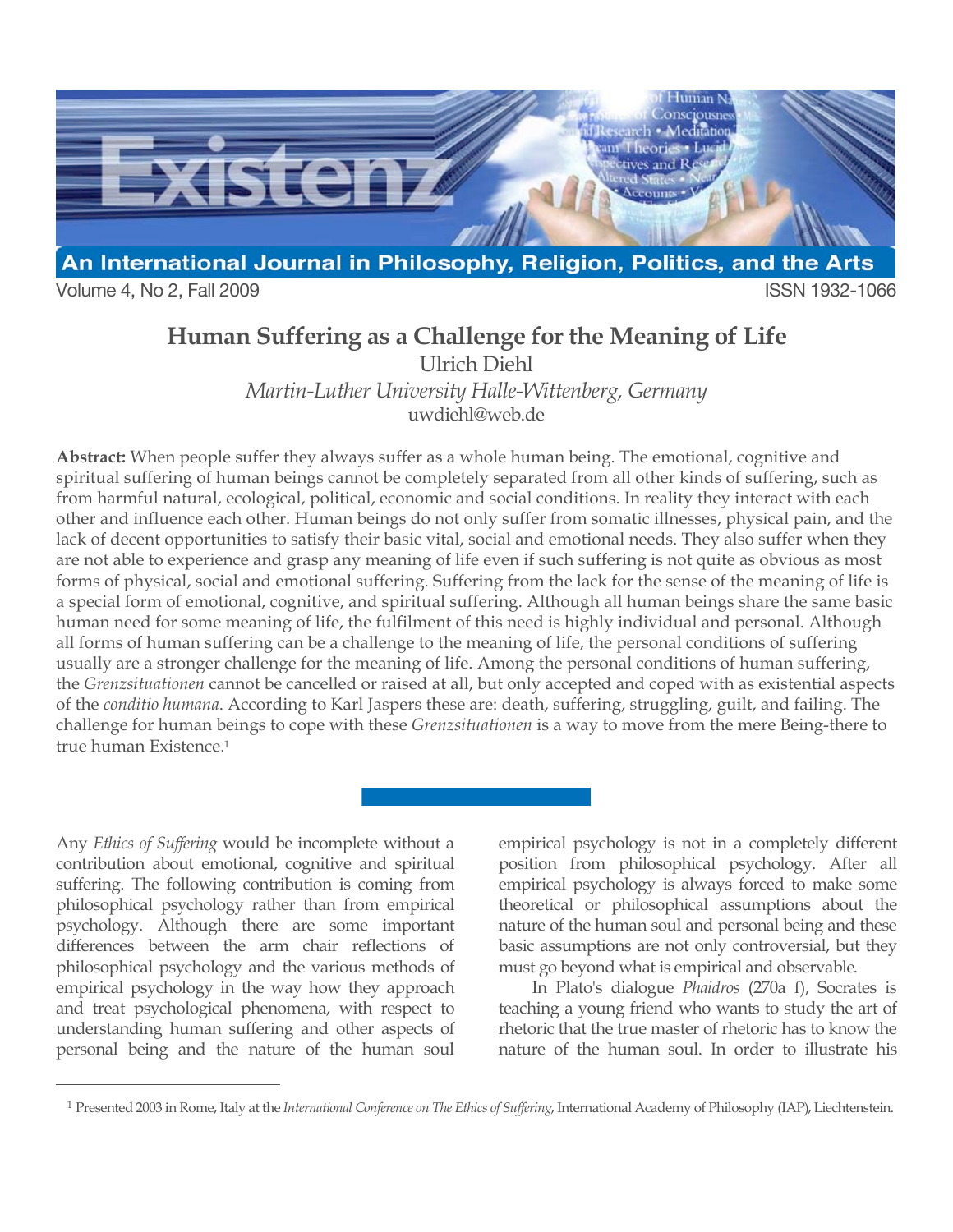suggestion he is comparing the study of the soul with the study of the human body in the art of healing or medicine. Socrates is explaining what Hippocrates taught about studying the nature of the body or the nature of anything else: Whenever we have to study the nature of something we have to think about the question whether we are confronted with something which is uniform or rather with something which is manifold. Accordingly, when we study the nature of the human soul we have at first to investigate, whether the human soul is one and the same and therefore behaving similarly at all occasions or whether it is manifold like the form of the human body. Secondly, we have to find out what the human soul is causing to what according to its nature and from what it is receiving which kinds of effects itself. This remarkable piece of Platonic dialogue is rejecting the common prejudice that Plato's approach to the human soul or psyche is merely pre-scientific and therefore inferior to the methods of contemporary psychology, psychotherapy, and psychiatry.

### **External Conditions of Human Suffering**

There are various forms of human suffering and there are several ways of distinguishing between different kinds of human suffering. Perhaps one of the most if not the most reliable, effective and adequate way of distinguishing between different kinds of human suffering is by their external causes, i.e. by the determinable causes outside of the individual body, the emotional self, the cognitive self and the mind of a person. At least this the way we think about these issues in modern empirical psychology.

People may suffer from a variety of circumstances, such as (a) harmful natural conditions (earthquakes, volcanic eruptions and bush fires, hurricanes, tornados and other extreme weather conditions), (b) harmful ecological conditions (radioactive or chemical contamination of the atmosphere and landscape in a certain geographic region including people, animals and plants, food and water, or biological contamination with viruses or bacteria causing epidemics), (c) harmful political conditions (dictatorship or anarchy, war or terrorist attacks, bad government, the absence of a modern constitution and a legal state which guarantees basic human rights, law and order), (d) harmful economic conditions (lack of economic growth, unemployment and inflation, the untamed globalization of the market, evasive international companies, lack of social and economic responsibility

within management, the weakening of the political power of national governments), (e) harmful social conditions (inability to satisfy basic human needs, such as hunger and thirst, hygiene, shelter and clothing, security from aggression and crime), (f) harmful emotional conditions (inability to satisfy one's emotional needs for company, belonging and acceptance, the need for decent work, perspectives for one's future and self-respect through the freedom of self-determination), (g) harmful cognitive and spiritual conditions (inability to understand the natural and social world we live in, the inability to understand the *conditio humana*, i.e. the special position of human beings within the world equipped with the abilities for the acquisition of language and thought, of communication and community, of labor and cooperation, of love and self-transcendence through labour, art, science and religion), and (h) inability to experience and grasp some meaning of life.

It is mainly due to the psychiatrist Viktor Frankl that modern psychology, psychotherapy, and psychiatry took notice of this very special human need. According to Frankl lacking any sense for some meaning of life is a fundamental form of emotional, cognitive and spiritual suffering. The word "some" is not unimportant in this context because we would misunderstand Frankl by assuming that there is *the*  meaning of life for all human beings. Although Frankl was convinced that all men and women share the same need for meaning in their lives, he did not assume that there is one unique, final and universal source of meaning or even only one and the same source for all human beings. Frankl rather considered of the meaning of life in such a way that he realized the personal and individual fulfilment of this fundamental human need under the special, concrete and contingent conditions of one's personal and social situation.

In the same section of Plato's *Phaidros* (270a f), where Socrates is comparing the art of rhetoric with the art of healing, he asks his young friend, who is very enthusiastic about rhetoric, "Do you think that one can understand the nature of the soul without understanding the nature of the whole?" His disciple answers: "If one may believe the Asclepiad Hippocrates one cannot even understand something about the body without this approach." Socrates is agreeing with Hippocrates about this matter. But he is also insisting that this is not correct because the unquestionable authority of Hippocrates, but rather because of the authority of reason. Therefore both approaches are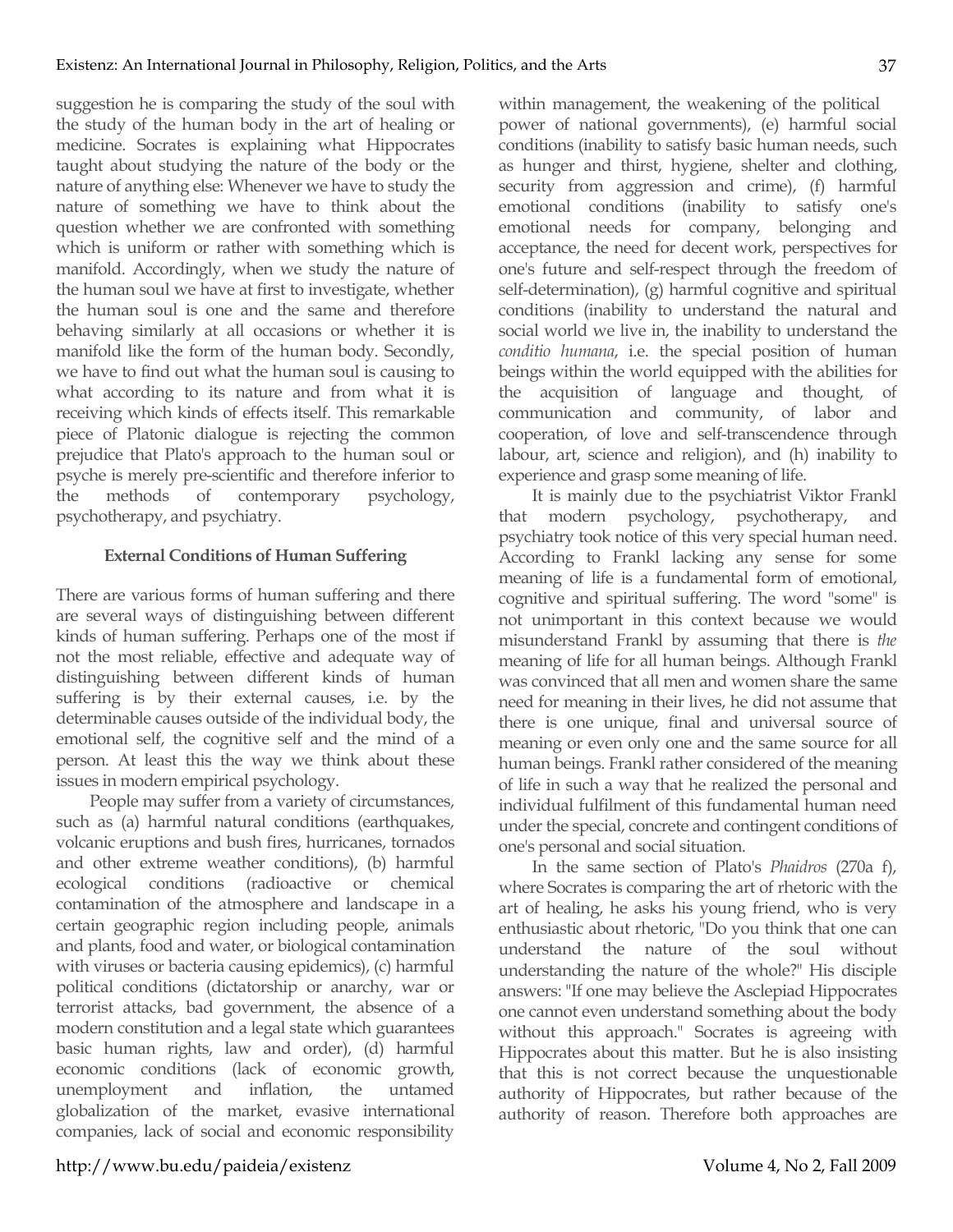necessary and complementary to each other: the holistic approach of trying to understand the nature of the whole and the analytic approach of trying to distinguish the elements of nature. According to Socrates this is even independent of the special field of knowledge: whether one is trying to understand the nature of the soul as in the art of rhetoric or whether one is trying to understand the nature of the body as in the art of healing—which amounts to be knowing, understanding and treating the body.

According to Plato's idea of the mutual dependence of the holistic and the analytic understanding it would not make much sense to separate emotional, cognitive and spiritual suffering completely from all other kinds of human suffering. When people suffer they always suffer as whole human beings in the natural, social and political world they live in. Therefore, if Plato is right we may assume that harmful natural, ecological, political, economic and social conditions always have some effect on the emotional, cognitive and spiritual conditions of people. People normally suffer more or less emotionally, cognitively and spiritually from harmful natural, ecological, political, economic and social conditions. For example, in a region of the world which is haunted by natural catastrophes or ecological damage, by dictatorship or anarchy, by wars or terrorism, by cultural or political crises, by bad economies or insufficient health care systems people normally get more and more frustrated emotionally, cognitively, and spiritually.

If Plato is right, however we may also assume *vice versa* that emotional, cognitive and spiritual suffering has some effect on the natural, ecological, political, economic and social conditions people have to live by. Without a certain emotional, cognitive and spiritual strength human beings normally do not have the psychological and spiritual resources to fight, control and overcome the harmful living conditions whether they are natural, ecological, political, economic or social conditions. For example, without any intelligence, fairness, courage and truthfulness, without any faith, love and hope they do not have the personal qualities necessary to overcome the challenges they have to face by unavoidable natural catastrophes or by man-made ecological damage, by cruel dictatorship or political anarchy, by numerous wars or by terrorist attacks, by certain cultural or political crises, by the downfalls of economies or by the insufficiencies of health care systems.

Although there surely are such causal connections between human suffering and the conditions of the region of the world people live in, the relationship between emotional, cognitive, and spiritual suffering and the outer conditions of suffering is somewhat more complicated. In his *Encheiridion* the Stoic philosopher Epictetus remarks: "It is not so much the things in themselves which disturb human beings, but rather the conceptions of things" (section 5). There are many approaches and many leading figures in modern psychology, psychotherapy, and psychiatry that accept this rather old psychological insight. Philosophically speaking it means to accept the anthropological insight that human beings are hermeneutic beings, i.e. they are able to interpret one and the same situation in different ways.

To accept this does not mean to question or even deny the existence of the external world or the existence of various ontological structures of the world independent of the human mind and consciousness. It also does not mean that human beings constitute or create the external world they live in, as contemporary constructivists think. Since there are radical and moderate constructivists, biological constructivists (Umberto Maturana and Francisco Varela) and psychological constructivists (Paul Watzlawick or Heinz von Förster) we have to distinguish between certain varieties of constructivism. Nevertheless it is common to all of them that they claim that there is some sort of construction of objects, events and state of affairs within the world and they consequently deny the existence of an external and ontologically structured reality independent of human consciousness, language and thought. In this sense they oppose all forms of epistemological or ontological realism (naïve, critical and metaphysical realism).2

To accept this anthropological insight also does not mean that Kant's transcendental idealism regarding space, time, and objects within the world is convincing when he is assuming that they are essentially constituted by the common human subjectivity of appearance and understanding. It merely means to accept that two or more human beings do not only have a different individual perceptual perspective on one and the same object, event or situation within the world depending on their actual and contingent position in space and time. They usually also have a different individual emotional, cognitive and spiritual

<sup>2</sup> A useful collection of essays on contemporary constructivism is: Paul Watzlawick (ed.), *Die erfundene Wirklichkeit. Wie wissen wir, was wir zu wissen glauben? Beiträge zum Konstruktivismus* (München/Zürich: Piper Verlag 1997), pp. 16f; 39f; 91f, and 294f.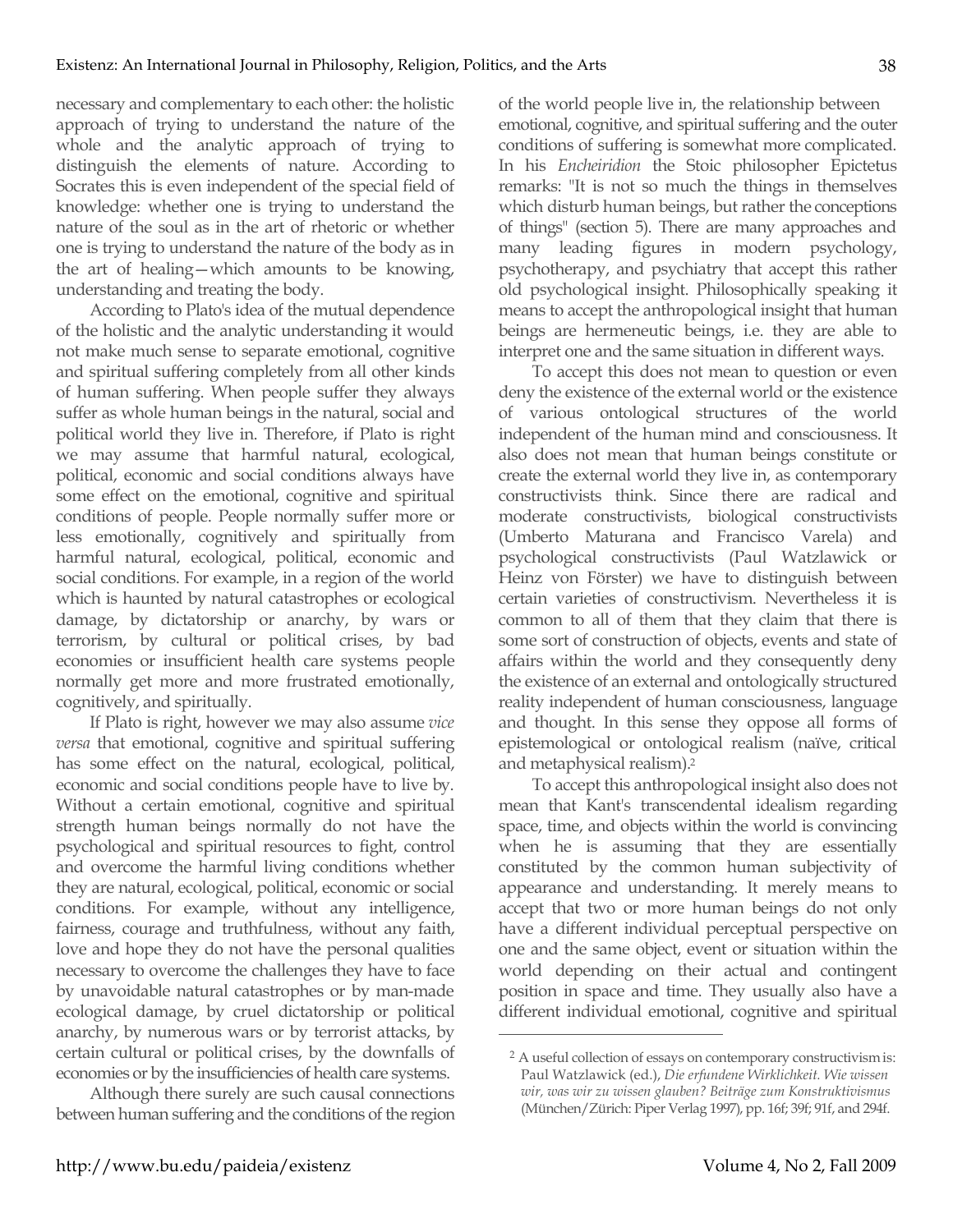understanding of one and the same object, event or situation within the world depending on the actual and contingent conditions of their individual emotional, cognitive, and spiritual self.

This is the main reason why individual people can cope, react and act in different, various and individual ways when confronted with the same harmful conditions of human suffering in the real world. For example, some may react to one and the same situation with frustration, passivity, and depression; others may react with vigilance, activity, and responsibility. For this reason there is a certain individuality and subjectivity and therefore even a certain independence of emotional, cognitive, and spiritual suffering with respect to real and determinate outer sources or harmful conditions.

To accept these philosophical insights about the epistemic positions of individual human beings does not necessarily lead to epistemic or even ethical scepticism, subjectivism, or relativism. For despite of these psychological facts about the epistemic position of human beings in situations of real life they can still make true or false factual judgments about the state of affairs within the world and right or wrong ethical judgments about their courses of action. Factual truth and the ethical correctness can neither be questioned by the facts of perceptual perspectivity nor by the facts of the individuality of emotional, cognitive, and spiritual understanding.

Another well-known aphorism in the *Encheiridion* of the Stoic philosopher Epictetus distinguishes between things that are in our control and others that are not in our control. "Under our control is our thinking, our actions, our inclinations, our aversions, shortly: everything which is coming from ourselves. Not under our control is our body, our property, our prestige, our outer position – with one word, everything which is not coming from our selves" (section 1). Epictetus advice is: "What one cannot change, one must accept." This piece of advice however might be supplemented by the opposite advice: "What one can change, one must not accept." Indeed, most of the time one only can find out how much can be changed as one attempts to change it. But the sophisticated art of reasonable decision-making in situations where one is confronted with and challenged by some sources of human suffering, as e.g. in politics and economy, in law and medicine does not only amount to changing the world, but rather to improving it. Therefore one might even say: Changing is easy; improving is difficult.

In his famous eleventh Feuerbach-Thesis, Marx proclaimed: "The philosophers have only interpreted the world, but it is necessary to change it."3 This famous dictum however is faulty for at least three reasons: (a) It is not possible for us as human beings to change the whole world, but only to change certain aspects of and situations within rather small regions of the world. (b) It is not really necessary to change certain aspects of and situations within the world, but to improve them, because whenever we change something we can also make things worse rather than to improve them. (c) It is not possible to improve certain aspects of and situations within the world without interpretation, understanding and knowing those aspects and situations.

This is leading to the opposite advice of the one given by Karl Marx: Before we can improve certain aspects of and situations within the world, we need philosophers and scientists, politicians and economists, judges and medical doctors who can interpret, understand and explain them adequately. This is certainly true for the external conditions of human suffering. Sometimes, but not always it is also true for the personal conditions of human suffering. Given Plato's approach, Epictetus' advice and a rather dialectical view about the complex connections between the emotional, cognitive and spiritual suffering of human beings and its outer conditions we can now have a closer look at the personal conditions of human suffering themselves.

## **Personal Conditions of Human Suffering**

Another effective and reliable way of classifying various forms of human suffering is to distinguish them by their immediate and concrete sources within human beings themselves. Accordingly we can distinguish, discover and investigate four types of internal personal conditions of human suffering: First, there are conditions of human suffering within the physical body, such as an ordinary tooth ache, a pain caused by a broken arm or a wound hurting after an operation. Second, there are human suffering conditions within the emotional self such as normal frustration, good and bad stress, mourning, feelings of

<sup>3</sup> Karl Marx, "German Ideology, A. Theses about Feuerbach, 11," transl. by the author from: "Die Deutsche Ideologie (1845/46), A. Thesen über Feuerbach, 11," in: *Die Frühschriften* (Stuttgart: Kröner Verlag, 1971), p. 341.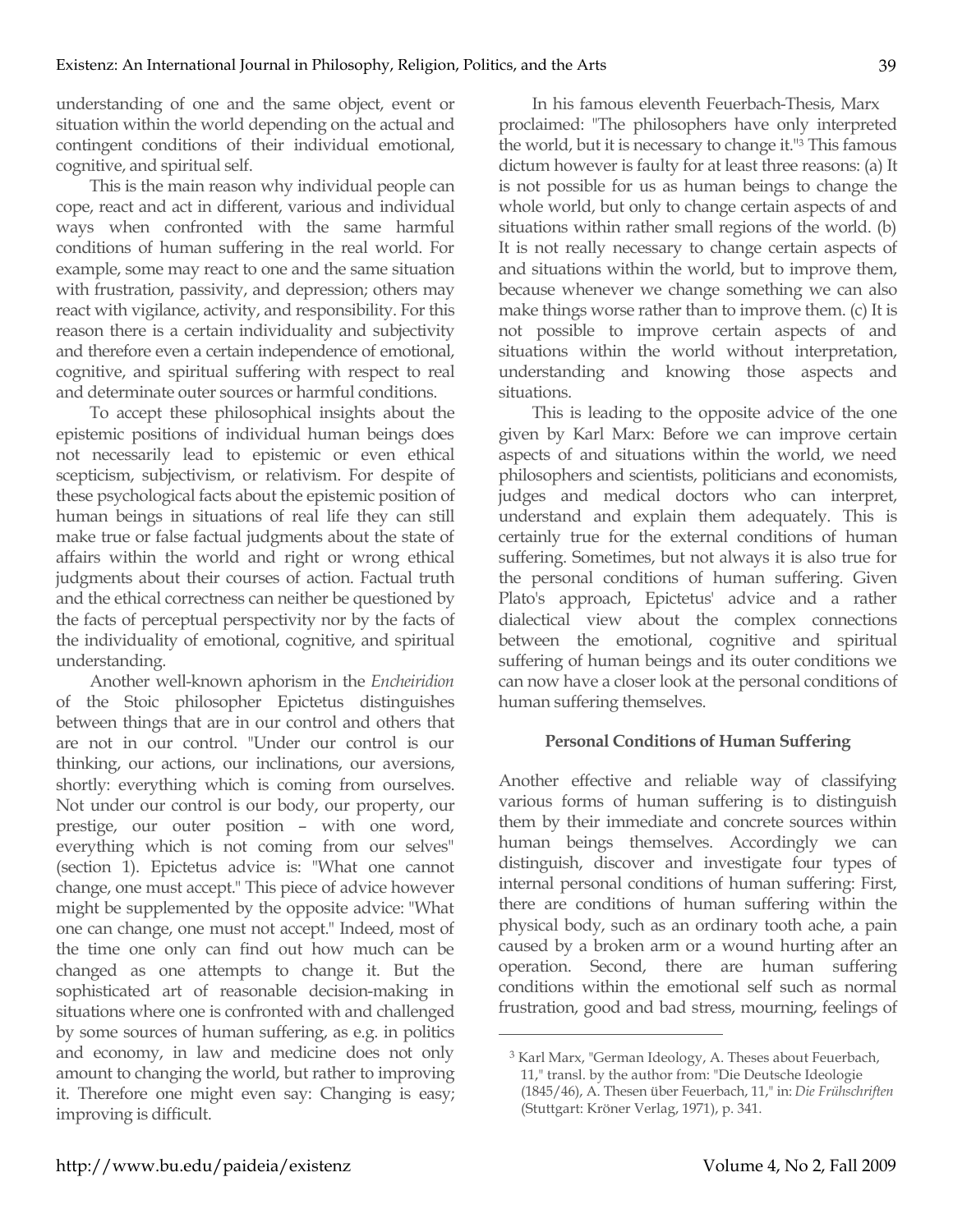guilt and shame, fear and depression, lack of faith, hope and love. Third, there are human suffering conditions within the cognitive self such as the weakness of one's memory, lack of concentration and vigilance, lack of flexibility and good sense of judgment, the inability to understand one's friends, relatives or other people we relate to, or the lack of understanding of the social, economic and political structures and events. Fourth and finally there are conditions of human suffering within the spiritual self, such as (a) existential anxiety through lack of self-assertive and self-binding answers to such existential questions as: Who am I? Where do I come from? Where am I going? What do I want to do and realize in my life? What matters the most to me in life? What is my personal hierarchy of utilitarian, aesthetic, ethical and religious values? Which ethical ideals, principles, norms and values are most important to me? (b) When someone is losing faith in the existence of God, faith in the potential presence of God, faith in the personal relationship to God or faith in the love and mercy of God in view of one's shortcomings, failures and mistakes. (c) When someone is losing his or her basic trust in life, losing his or her sense of caring about one's life, losing his or her will to live on and to make the best out of one's life. In other words there is someone who suffers from the inability to grasp some meaning of life.

Such a rather heuristic classification of the internal conditions of human suffering do not prevent us from the ability to further investigate the various external forms, reasons and causes of human suffering within their natural, ecological, political, economic and social circumstances. But it is necessary to distinguish them simply because emotional, cognitive and spiritual suffering usually is highly personal and individualized. This means that in many cases external conditions (or types of conditions) which cause some inner emotional, cognitive and spiritual suffering for one person do not necessarily cause any or at least the same kind of inner emotional, cognitive and spiritual suffering for another person despite of the very same external conditions (or type of conditions). And these internal conditions can cause human suffering independently of and in addition to any other external conditions of human suffering, i.e. if there are no concrete and actual reasons and causes to suffer from any external sources or conditions of human suffering.

Moreover any of these immediate and concrete internal conditions of human suffering can be determined as necessary and sufficient conditions for

the subjective appearance, presence and disappearance of some additional reflective awareness of human suffering. This means that human beings do not only suffer from physical pain (similar to other living beings, such as animals with an adequate nervous system within the spinal cord), they also suffer from emotional grief, from cognitive failure and spiritual sorrow (unlike related living beings, such as chimpanzees or dolphins). Although animals do have some instinctual and habitual feelings of sorts, human feelings do only share some similarities with animal feelings. Apart from these similarities there is a large variety of culturally and socially shaped human feelings which we don't find in animals, such as social, aesthetic, ethical and religious feelings.

Finally human beings can suffer from their reflective awareness of all kinds of suffering, such as physical, emotional, cognitive and spiritual suffering. This is not only a quantitative difference or additional factor among the various ways of human suffering (especially when compared with higher mammals). The human capacity to be aware of, to focus on and to reflect (thinking, understanding and explaining) their own human suffering and the suffering of other human beings is changing the very quality of human suffering in many different ways. One well known example is the change of the intensity of bodily pain, such as a tooth ache when concentrating on a certain task or some movie and being distracted in one's selfawareness. There are many other examples that we know by personal acquaintance and introspection. For details we would have to develop various phenomenological analyses what it is like to be aware of, to focus on and reflect the quality, intensity, duration and sources of internal and external conditions of human suffering.

# **Human Suffering as an Aspect of the** *conditio humana*

After this rather short outlook on the external and personal conditions of human suffering I would like to outline some basic principles of a philosophical anthropology of human suffering. As I have indicated: Human suffering is very special among the various forms of suffering of all sentient beings. Human consciousness does not only enclose particularly human forms of physical, emotional, cognitive and spiritual suffering. Potential awareness of, focusing on and reflection about one's own suffering and the suffering of other human beings is also influencing,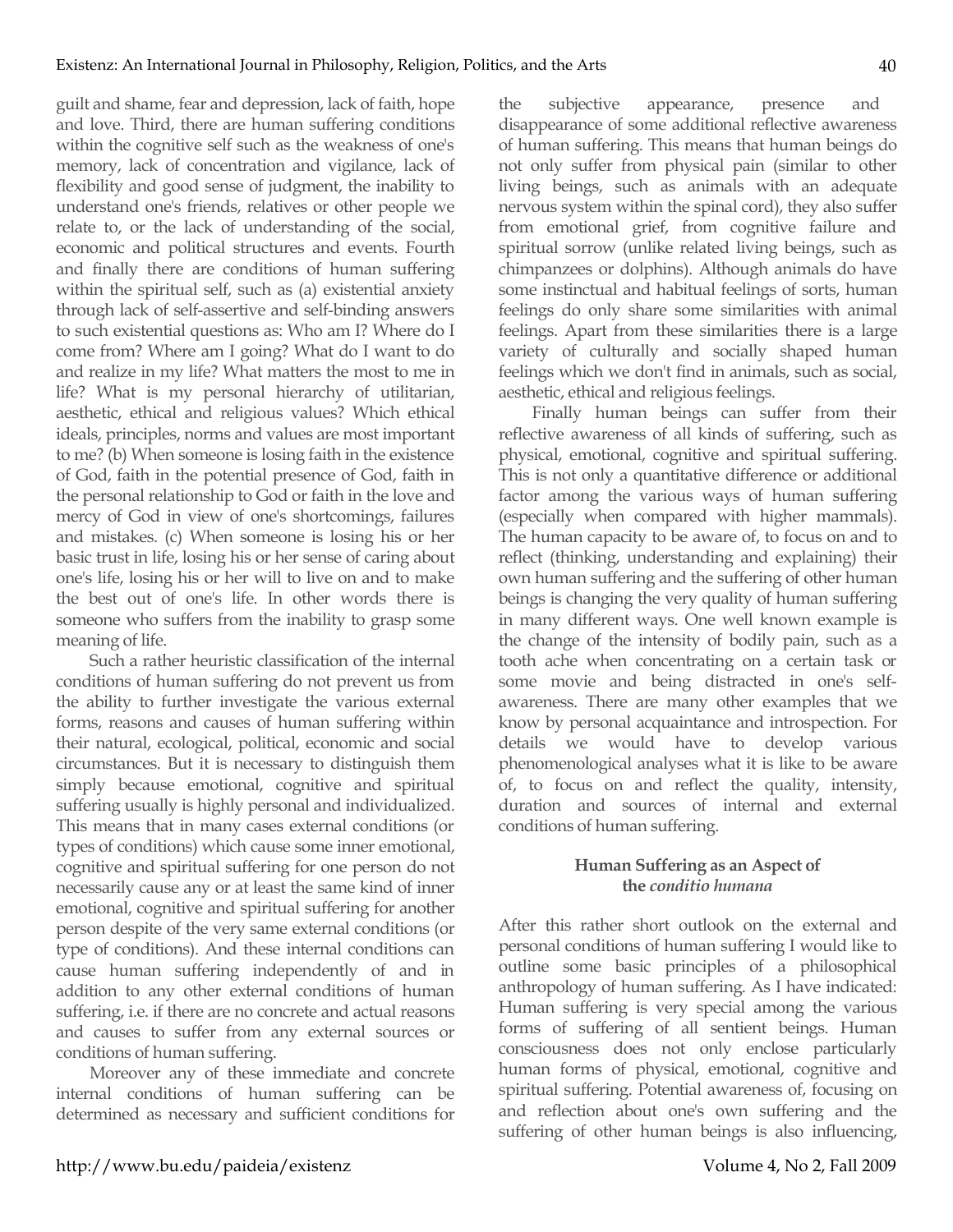changing, and shaping the very quality of human suffering. Moreover human consciousness about our own suffering and about the suffering of other human beings is an essential element of the hermeneutic understanding of being human within the world. There are mainly four reasons for this anthropological insight about the *conditio humana* with respect to human suffering:

One reason for the special quality of human suffering is our human nature and it is incarnated in our special position within the world when compared to other entities as far as we know and understand them: As we know by ways of science and philosophy there are (1) physical objects and events which are unable to suffer (i.e. suffering in the sense of feeling pain rather than in the sense of undergoing some effected change), like all kinds of matter and energy. There are (2) living things that grow, age and die, but cannot feel any pain such as plants or lower animals (without a spinal cord). There are (3) living beings which grow, age and die, breathe, eat and drink, move around, hunt and procreate, which can feel pain and other sensations in their bodies and consciousness, but (a) which cannot feel the same kind of culture-dependent and socially shaped kinds of suffering, e.g. like shame or guilt, anxiety or despair, (b) which are not able to share a similar kind of reflective awareness of their own suffering *as* their own suffering, (c) which are not able to engage in cognitive understanding, reflecting and explaining of their own suffering while it is still lasting or afterwards when remembering it.

Another reason for the special quality of human suffering is that as human beings with our particular nature we do not only have a special and unique position among all living beings we know on Earth, but we can also be aware of, reflect, understand, explain and know about our special and unique position among all living beings (as we know them so far). These additional epistemic abilities are also transforming our hermeneutic understanding of the *conditio humana* because they are in themselves good reasons to accept the special and unique position among all living beings on Earth (as we know them) and even within the universe (as far as we know it). This philosophical insight about the special position and uniqueness of human beings within the universe (as far as we know it) however is often denied by many philosophers today because they wrongly tend to think that it is incompatible with Darwin's theory of the evolution of species.

Many naturalist philosophers such as Willard V. O. Quine, Richard Rorty and Daniel C. Dennett think that this notion of man's uniqueness is merely a consequence of the mythological conception of Man as the crown of God's creation and of Man as created within the image of God that we find in the biblical book of *Genesis*. Although this mythological conception of the relationship between God, Man and the world is containing some adequate insights enshrined in metaphorical language, the philosophical insight about the special and unique position of Man among the other living beings on Earth is also adequate and reliable from a merely empirical and scientific point of view.

In his famous essay *A Problem of Psychoanalysis* Sigmund Freud has argued that Copernicus, Darwin and he, Freud himself have changed the selfunderstanding of Man within the universe so deeply that we could no longer consider ourselves to be in a special position among other creatures on Earth or even unique within the universe (as far as we know it).4 First, although Copernicus taught us that the Sun and not the Earth is the centre of our sun-system, modern cosmology is teaching us that we still appear to be in the middle of an expanding universe without discoverable spatial borders. Second, although Darwin taught us that humans are preliminary ending products of the evolutionary development of a manifold of species, our epistemic situation with respect to the very facts of the evolution of nature is still very special and a sound ground for uniqueness among all living beings on Earth. Third, although Freud taught as that human reason is not always and completely the master of human behaviour and actions, our capacity to realize the various conflicts between the affectivity and intentionality of human consciousness as incarnated within our bodies and hearts is putting us in a remarkably different position compared to all other living beings on Earth. The latter insight is as old as ancient Greek philosophy and it is still true in the age of modern cosmology in which we have begun to seek for other intelligent living beings within the universe. To find some, get in touch with them and communicate with them as non-human persons however would be a really revolutionary beginning of a new age in the history of human cultures and civilization.

A further reason for the special quality of human suffering is that this knowledge about ourselves as human beings can change our attitude and behaviour towards the suffering of all other sentient beings, i.e.

<sup>4</sup> Sigmund Freud, "Eine Schwierigkeit der Psychoanalyse," in *Abriß der Psychoanalyse, Einführende Darstellungen* (Frankfurt a. M.: Fischer Verlag 2009), pp. 187-194.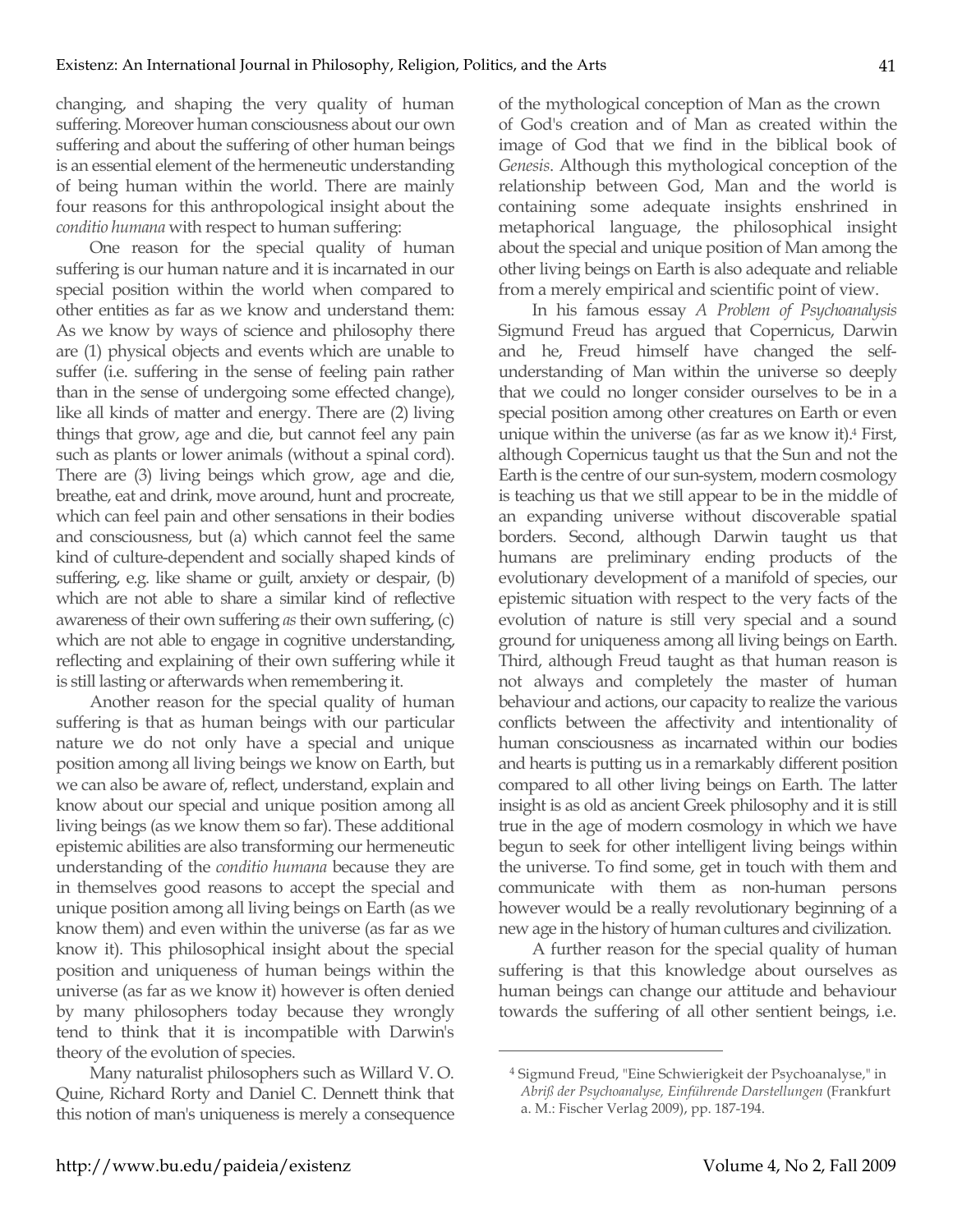especially towards all kinds of higher animals (with a spinal cord) which can feel pain and other sensations and which can have some feelings similar to, but also different from our own human feelings. Inasmuch as we share some sensations and feelings with them we usually feel closer to them than to other animals and we feel especially responsible for them. Inasmuch as we cannot share all of our sensations and feelings with them we usually feel also the distance and alienation from them and do have to realize that many forms of our special human suffering is different from their other forms of suffering.

Finally another reason for the special quality of human suffering is that as human beings we can to some extent choose an attitude toward and an evaluation of our own personal human suffering and even more so with respect to the suffering of other human beings; e.g. we can notice or deny it, bear or raise it, tolerate or fight it, accept or control, minimize or enlarge it. Therefore as human beings we are always to some extent able to choose some personal and individual form of attitude toward and evaluation of our own suffering or the suffering of others. Last, but not least, we can change our own attitude and evaluation to some extent. This is even true of the philosophical insight about the special position and uniqueness of human suffering within the world. We can look at it pessimistically as the reason for a special and unique, but actually tragic loneliness within the universe, i.e. the existential tragedy of human suffering, or rather optimistically as a special and unique, but actually dignified responsibility within the universe, i.e. the existential dignity of human suffering.

In the light of these hypothetical principles of a philosophical anthropology of human suffering we can finally look at the psychological and ethical problem of suffering from losing one's sense for the meaning of life. For after all we want to understand the complex relationship between human suffering and the reasons for losing one's faith in the meaning of life.

#### **The Basic Human Need for the Meaning of Life**

According to Viktor Frankl there are some basic principles about the meaning of life one needs to understand:

(1) There is no meaning of life as such apart from human beings who have an emotional, cognitive and spiritual need for meaning in certain situations of their life. And although there is no single, general and

universal source for the meaning of life for all human beings, all human beings are in need of some meaning.5

(2) Meaning is mostly to be found in situations of human decision-making, in personal relationships and social living conditions. Human beings can and do share many sources for meaning such as friendship, marriage and family, raising and educating children, training and instruction of adults, decent work and responsible behaviour in all kinds of professions, research, teaching and self-formation within the arts, sciences and religions, responsible positions in education, economy, law and politics, etc.

(3) Meaning is individual and personal in the sense that it is inherent to the concrete and contingent situation of a person within his or her life. Human beings need to discover it for themselves and others cannot discover it for them. Moreover meaning is personal and individual because what might be meaningful for one person must not also be meaningful for another person. Finally, meaning cannot be simply given to someone by someone else, but oneself must find it.

(4) Although meaning is personal and individual, it is not merely subjective, but an objective reality inherent to a situation. However it can only be found by means of a special awareness of the form of a situation. The meaningful form of a situation amounts to be an opportunity on the background of a reality. Therefore meaning must be found and cannot be produced at will. And it must not only be found, but it can always be found in any present situation.

(5) In the search for meaning, human beings are guided by their conscience. Since human conscience can fail and is never completely infallible, we can also fail about the meaning of a certain situation and even about the meaning of our life. Judgments about the meaning of a certain situation or the meaning of life are always uncertain and risky. Therefore we can judge about meaning only with an adequate humility.

(6) Meaning cannot be searched for, achieved and perceived directly, but only indirectly through some meaningful activities. Whether we feel that our original sense for meaning has been challenged or destroyed by some form of external or personal suffering we cannot make up for it directly and willingly, but we have to find some other aspect of the situation or some new

<sup>5</sup> Viktor E. Frankl, *Die Sinnfrage in der Psychotherapie* (München: Piper Verlag, 1981); *Das Leiden am sinnlosen Leben* (Freiburg: Herder Verlag, 1977).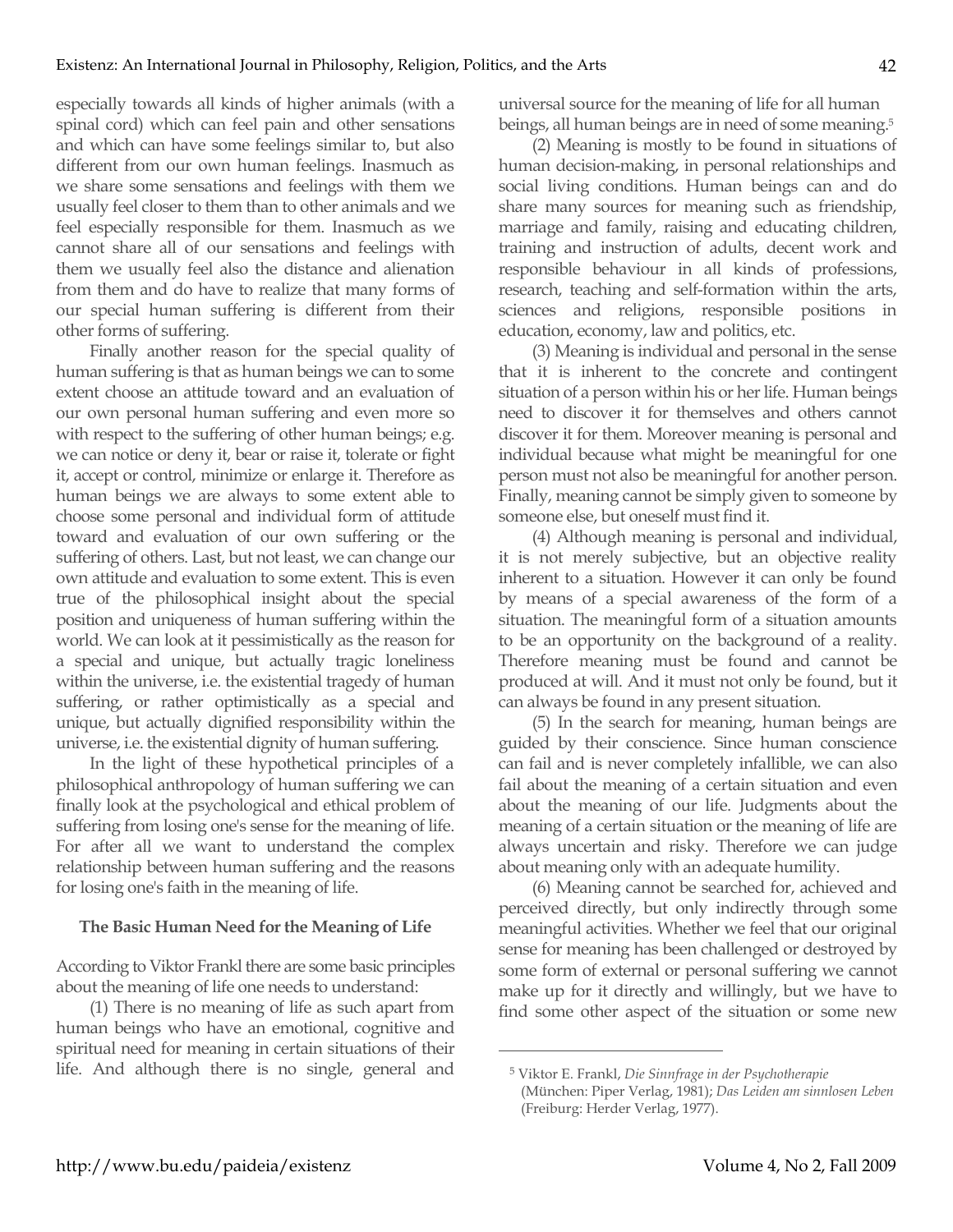kind of activity which might be another source for our sense for meaning. This is why (the sense for) meaning seems to be so evasive at times and why it cannot be proven to someone who has doubts about its existence.

(7) Neither the meaningfulness of the notion of the meaning of life nor the existence of meaning can be proven to empiricist or positivist, naturalist or behaviourist philosophers and psychologists, psychotherapists and psychiatrists who merely accept of the existence of empirical facts which can be verified by the positivistic methods of objective and quantifying science. There are philosophers and scientists who deny and doubt that the notion of the meaning of Life does make sense, is referring to an important human need and has to be accepted as a goal of psychotherapy.

(8) For Viktor Frankl and his adherents, however, there is no question that there is something like losing one's faith in the meaning of life. It is an essential part of the emotional, cognitive and spiritual suffering of human beings. People do have emotional, cognitive, and spiritual needs for meaning within their life. When this basic human need is getting frustrated, according to Frankl, it is satisfied by various substitutes, such as superficial sensual pleasures, obsessions and addictions, neuroses, personality disorders and psychoses, manias, depressions and other psychiatric illnesses.

(9) The majority of human beings know suffering from losing the meaning of life and have been immediately acquainted with it by themselves or by other people. Emotional, cognitive and spiritual suffering is a life-long concern for all human beings independent of age, gender, ethnic origine, nationality or religion. It is a constant topic for all people whether they are laymen or professionals who have to deal with these issues when supporting people who are seeking emotional relief, a healing cure for their wounded souls or a restitution of their mental health.

(10) Emotional and mental health is the primary and only concern for psychiatrists, psychotherapists and other therapists. Emotional and mental health is not the same as the comprehensive form of well-being, called *Shalom* in the Jewish tradition or the spiritual salvation of the soul in the Christian tradition. Comprehensive wellbeing and spiritual salvation in the religious sense are of special concern for rabbis and priests, pastors and ministers or other spiritual guides. Therefore people who formally are believers in God (with their specific personal understanding of God) might also suffer from the meaning of life. And this is also true for people who used to have a firm and decent understanding about who they are and what they want to do in their lives before they entered a personal crisis.

(11) Before psychotherapists and psychiatrists started out to understand, investigate and reflect the emotional and spiritual suffering of ordinary, neurotic and psychotic people in a more systematic, methodological and scientific manner they took it for granted that ordinary people and pre-scientific folkpsychology already know quite a bit about these psychological phenomena. Moreover if they are well educated they also know about the endlessly rich resources for a life-long learning procedure about these psychological phenomena within the manifold of religions and within the various forms and works of arts, such as epos, myths and tales, drama, literature and poetry, sculpture, painting and film, etc.

(12) Although for Frankl there is no question that there is something like loosing faith in the meaning of life, there are many opinions and convictions, conceptions and controversies about the objective nature, the true sources and the real conditions of the ability or inability to experience and grasp one's actual and concrete meaning of life. Moreover there are many perspectives, descriptions and evaluations about the subjective ways of understanding the meaning of life. And finally there are various psychotherapeutic approaches, methods and rules about the therapeutic treatment of losing one' s understanding or the meaning of life.

## **Human Suffering as a Challenge for the Meaning of Life**

Keeping Frankl's conception about the human need for the meaning of life in mind we can finally draw some conclusions about the ways in which human suffering can be a challenge for someone's ability to find some meaning in life.

(1) All external and all personal conditions of human suffering mentioned above can be a challenge for the meaning of life under some situations. It all depends on the particular and contingent situation in which the individual person with its specific personality, biography and social setting is positioned at the moment given.

(2) Whether or not a particular external or personal condition of human suffering really is a challenge for the meaning of life under the given situation is depending on the individual and personal understanding of what is constitutive for his or her meaning of life.

(3) Since one's personal sense for the meaning of life is highly individualized people may cope, react and act in many different, unpredictable and even surprising ways